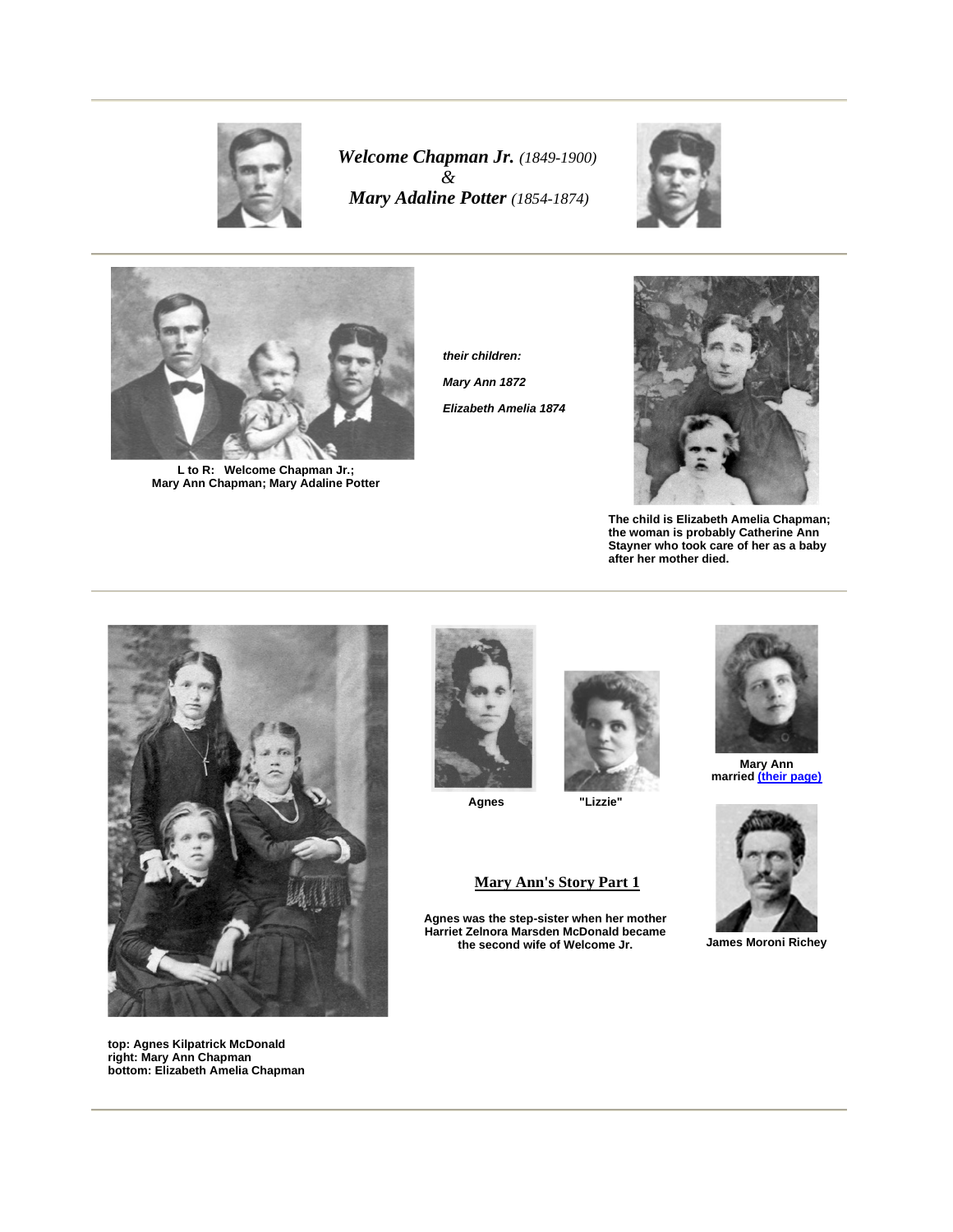

**Welcome Chapman Jr. About Welcome**



**Mary Ann, Lizzie 1935**



**"Lizzie," Mary Ann "Mamie"**